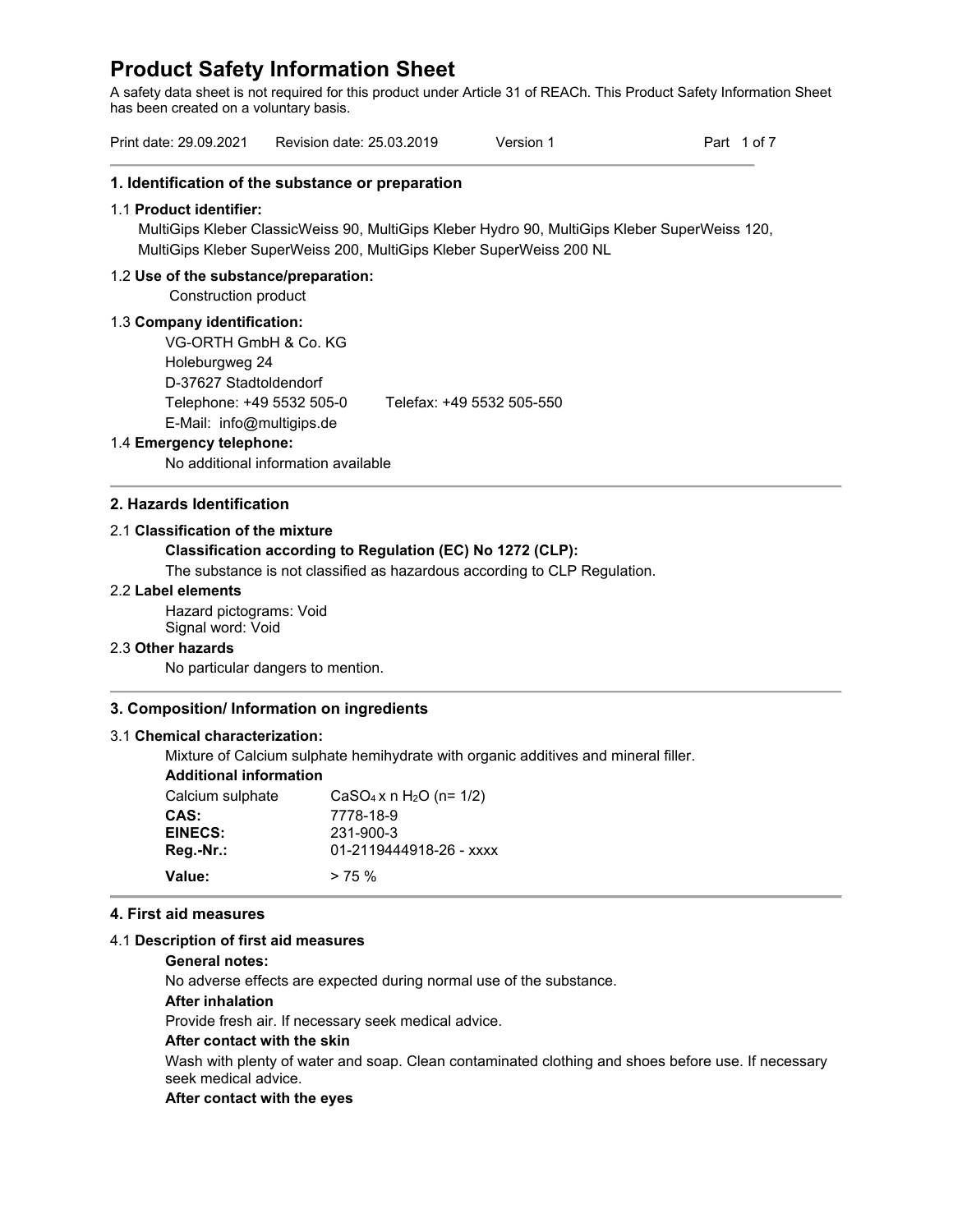A safety data sheet is not required for this product under Article 31 of REACh. This Product Safety Information Sheet has been created on a voluntary basis.

| Print date: 29.09.2021                                        | Revision date: 25.03.2019                                                                | Version 1 |  | Part 2 of 7 |
|---------------------------------------------------------------|------------------------------------------------------------------------------------------|-----------|--|-------------|
|                                                               | In case of contact with eyes flush immediately with plenty of flowing water for 10 to 15 |           |  |             |
| minutes holding eyelids apart and consult an ophthalmologist. |                                                                                          |           |  |             |

# **After ingestion**

Rinse mouth immediately and drink plenty of water. Seek medical advice.

4.2 **Most important symptoms and effects, both acute and delayed**

No known other specific symptoms or effects to date.

### 4.3 **Indication of any immediate medical attention and special treatment**

No further relevant information available.

# **5. Firefighting measures**

### 5.1 **Extinguishing media**

### **Suitable extinguishing media**

Use extinguishing measures that are appropriate to local circumstances and the surrounding environment.

### **Extinguishing media which must not be used for safety reasons**

None

### 5.2 **Special hazards arising from the substance or mixture**

None

### 5.3 **Advice for firefighters**

Product itself does not burn. Co-ordinate fire-fighting measures to the fire surroundings.

### **6. Accidental release measures**

### 6.1 **Personal precautions, protective equipment and emergency procedures**

Ensure adequate ventilation.

Avoid dust formation.

Use personal protective equipment.

Product forms slippery surface when combined with water.

### 6.2 **Environmental precautions**

Do not allow to enter sewers / surface or ground water.

# 6.3 **Methods and materials for retention and cleaning**

### 6.3.1 **Prevention of spread**

All containers suitable for solids can be used.

### 6.3.2 **Purification process**

Pick up mechanically, dry and place in suitable containers for disposal.

# 6.3.3 **More information**

None.

# 6.4 **Reference to other sections**

No additional information available

# **7. Handling and storage**

### 7.1 **Precautions for safe handling**

# 7.1.1 **Recommendations for protective measures**

No special provisions if the product is used appropriately. **Avoid:**  Dust dispersion. Inhalation of dust/particles

Avoid contact with eyes and skin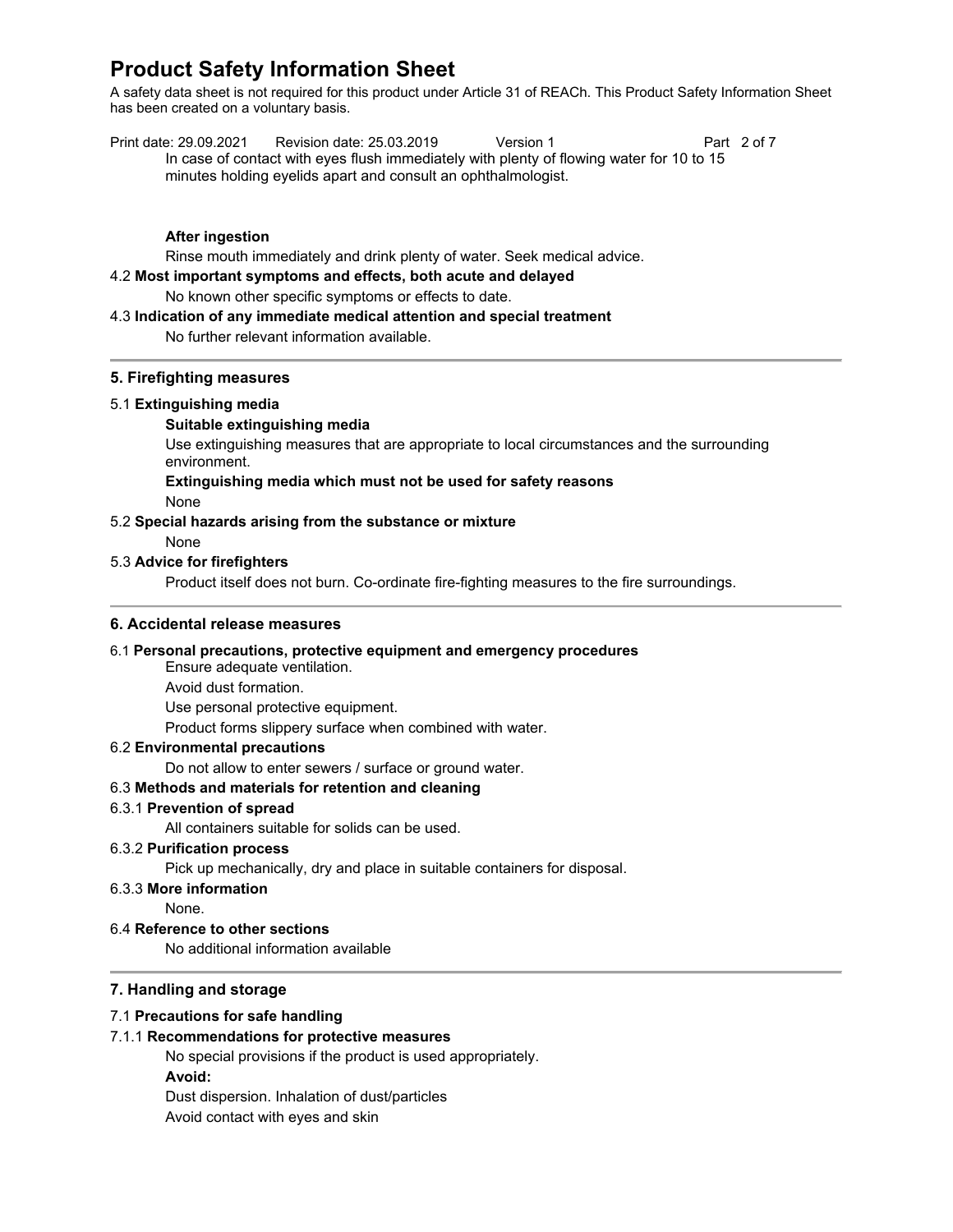A safety data sheet is not required for this product under Article 31 of REACh. This Product Safety Information Sheet has been created on a voluntary basis.

| Print date: 29.09.2021<br><b>Measures to prevent fire:</b> | Revision date: 25.03.2019                                                                                                                                   | Version 1                | Part 3 of 7                        |
|------------------------------------------------------------|-------------------------------------------------------------------------------------------------------------------------------------------------------------|--------------------------|------------------------------------|
| Product itself does not burn.                              | No special fire protection measures are necessary.                                                                                                          |                          |                                    |
|                                                            | <b>Environmental protection measures</b><br>No special environmental protection measures are necessary.                                                     |                          |                                    |
|                                                            | 7.1.2 Advice on general occupational hygiene:                                                                                                               |                          |                                    |
|                                                            | Do not to eat, drink and smoke in work areas. Wash hands after use.                                                                                         |                          |                                    |
|                                                            | Remove contaminated clothing and protective equipment before entering eating areas.                                                                         |                          |                                    |
|                                                            | 7.2 Conditions for safe storage, including any incompatibilities                                                                                            |                          |                                    |
|                                                            | Technical measures and storage conditions: For safekeeping leave in original packaging.                                                                     |                          |                                    |
|                                                            | Conditions for storage rooms and vessels:                                                                                                                   | No special requirements. |                                    |
| <b>Storage instructions:</b>                               |                                                                                                                                                             |                          | No relevant information available. |
| 7.3 Specific end use(s)                                    |                                                                                                                                                             |                          |                                    |
|                                                            | No relevant information available.                                                                                                                          |                          |                                    |
|                                                            | 8. Exposure controls and personal protection                                                                                                                |                          |                                    |
| 8.1 Control parameters                                     |                                                                                                                                                             |                          |                                    |
|                                                            | 8.1.1 Ingredients with limit values that require monitoring at the workplace                                                                                |                          |                                    |
|                                                            | CAS-Nr.: 7778-18-9 Calciumsulfat (50 - 100 %)                                                                                                               |                          |                                    |
| AGW 6 mg/m <sup>3</sup> A, DFG                             |                                                                                                                                                             |                          |                                    |
| 8.1.2 Monitoring procedures                                |                                                                                                                                                             |                          |                                    |
|                                                            | Local ventilation for indoor use.                                                                                                                           |                          |                                    |
|                                                            | 8.1.3 Release of dangerous substances into the air                                                                                                          |                          |                                    |
| None                                                       |                                                                                                                                                             |                          |                                    |
|                                                            | 8.1.4 Risk management measures for certain uses                                                                                                             |                          |                                    |
| None                                                       |                                                                                                                                                             |                          |                                    |
| 8.2 Limitation and monitoring of exposure                  |                                                                                                                                                             |                          |                                    |
|                                                            | General protective and hygienic measures                                                                                                                    |                          |                                    |
| Do not inhale dust/ smoke.                                 | Avoid contact with the eyes and skin.                                                                                                                       |                          |                                    |
| Wash hands after use.                                      |                                                                                                                                                             |                          |                                    |
|                                                            | Personal protective equipment                                                                                                                               |                          |                                    |
| <b>Respiratory protection:</b>                             |                                                                                                                                                             |                          |                                    |
|                                                            | Required when dusts are generated Filter FFP2                                                                                                               |                          |                                    |
| Hand protection:                                           |                                                                                                                                                             |                          |                                    |
|                                                            | By long-term hand contact wear protective gloves. The glove material has to be impermeable and<br>resistant to the product/ the substance/ the preparation. |                          |                                    |
|                                                            | Material of gloves: Cotton gloves impregnated with nitrile.                                                                                                 |                          |                                    |
|                                                            | Penetration time of glove material:                                                                                                                         |                          |                                    |
|                                                            | The exact breakthrough time is only available from glove producers.                                                                                         |                          |                                    |
|                                                            | Eye protection: In case of product splashes use protective glasses.                                                                                         |                          |                                    |
|                                                            | Body protection: Protective work clothing                                                                                                                   |                          |                                    |
| 9. Physical and chemical properties                        |                                                                                                                                                             |                          |                                    |
|                                                            | 9.1 Information on basic physical and chemical properties                                                                                                   |                          |                                    |
| Form:                                                      | powder                                                                                                                                                      |                          |                                    |
| Colour:                                                    |                                                                                                                                                             | white, white-grey        |                                    |

Odour: contract to contract of the odourless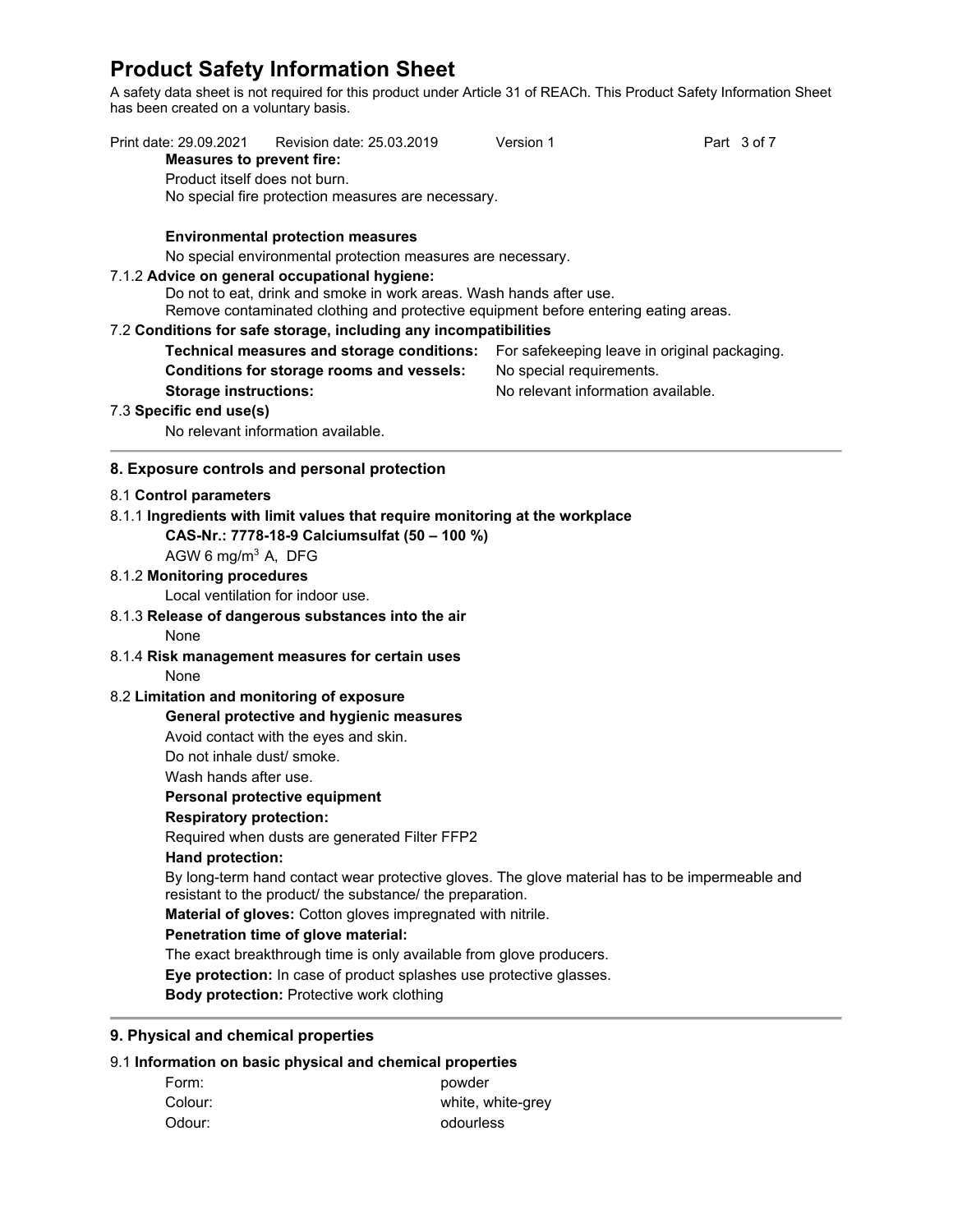A safety data sheet is not required for this product under Article 31 of REACh. This Product Safety Information Sheet has been created on a voluntary basis.

| Print date: 29.09.2021<br>Revision date: 25.03.2019 | Version 1                     | Part 4 of 7 |
|-----------------------------------------------------|-------------------------------|-------------|
| Odour threshold:                                    | not applicable                |             |
| pH-value                                            | Solubility in water: 7        |             |
| Melting point / freezing point:                     | not applicable.               |             |
| Initial boiling point and boiling range:            | not applicable.               |             |
| Flash point:                                        | not applicable.               |             |
| Evaporation rate:                                   | not applicable.               |             |
| Flammability (solid, gas):                          | not flammable.                |             |
| Vapour pressure:                                    | not applicable.               |             |
| Vapour density:                                     | not applicable.               |             |
| relative density                                    | $2,3 - 3,0$ g/cm <sup>3</sup> |             |
| Water solubility                                    | ca. 8,8 g/l at 20°C           |             |
| 9.2 More information                                |                               |             |
| Thermal decomposition of gypsum:                    |                               |             |
|                                                     |                               |             |

CaSO<sub>4</sub> x  $1/2$  H<sub>2</sub>O and H<sub>2</sub>O ca.  $140^{\circ}$ C

CaO and SO<sub>3</sub> ca. 1000°C

# **10. Stability and reactivity**

### 10.1 **Reactivity**

No materials known.

# 10.2 **Chemical stability**

The mixture is stable under normal ambient and anticipated storage and handling conditions of temperature and pressure.

# 10.3 **Possibility of hazardous reactions**

No dangerous reactions known.

# 10.4 **Conditions to avoid**

No further relevant information available

# 10.5 **Incompatible materials**

No incompatible materials known.

# 10.6 **Hazardous decomposition products**

No hazardous decomposition products known.

# **11. Toxicological Information**

# 11.1 **Information on toxicological effects**

For the substance calcium sulphate

| <b>Relevant hazard class</b>       | <b>Effect dose</b> | <b>Species</b> | <b>Method</b>       | <b>Remark</b>                |
|------------------------------------|--------------------|----------------|---------------------|------------------------------|
| Acute oral toxicity                | LD50               | Rat.           | OECD 420            |                              |
|                                    | $>$ 1581 mg/kg bw  |                |                     |                              |
| Acute dermal toxicity              | n/a                |                |                     | No dermal toxicity envisaged |
|                                    |                    |                |                     | due to low potential for     |
|                                    |                    |                |                     | absorption                   |
| Acute inhalative toxicity          | $LC50 > 2.61$ mg/L | Rat            | OECD <sub>403</sub> | Maximum attainable dose      |
| Reproductive toxicity              | <b>NOAEL</b>       | Rat            | OECD 422            | No signs of reproductive     |
|                                    | 790 mg/kg bw       |                |                     | toxicity observed            |
| Skin corrosion/irritation:         |                    | not applicable |                     |                              |
| Serious eye damage/irritation:     |                    | not applicable |                     |                              |
| Respiratory or skin sensitization: |                    | not applicable |                     |                              |
| Germ cell mutagenicity:            |                    | not applicable |                     |                              |
| Carcinogenicity:                   |                    | not applicable |                     |                              |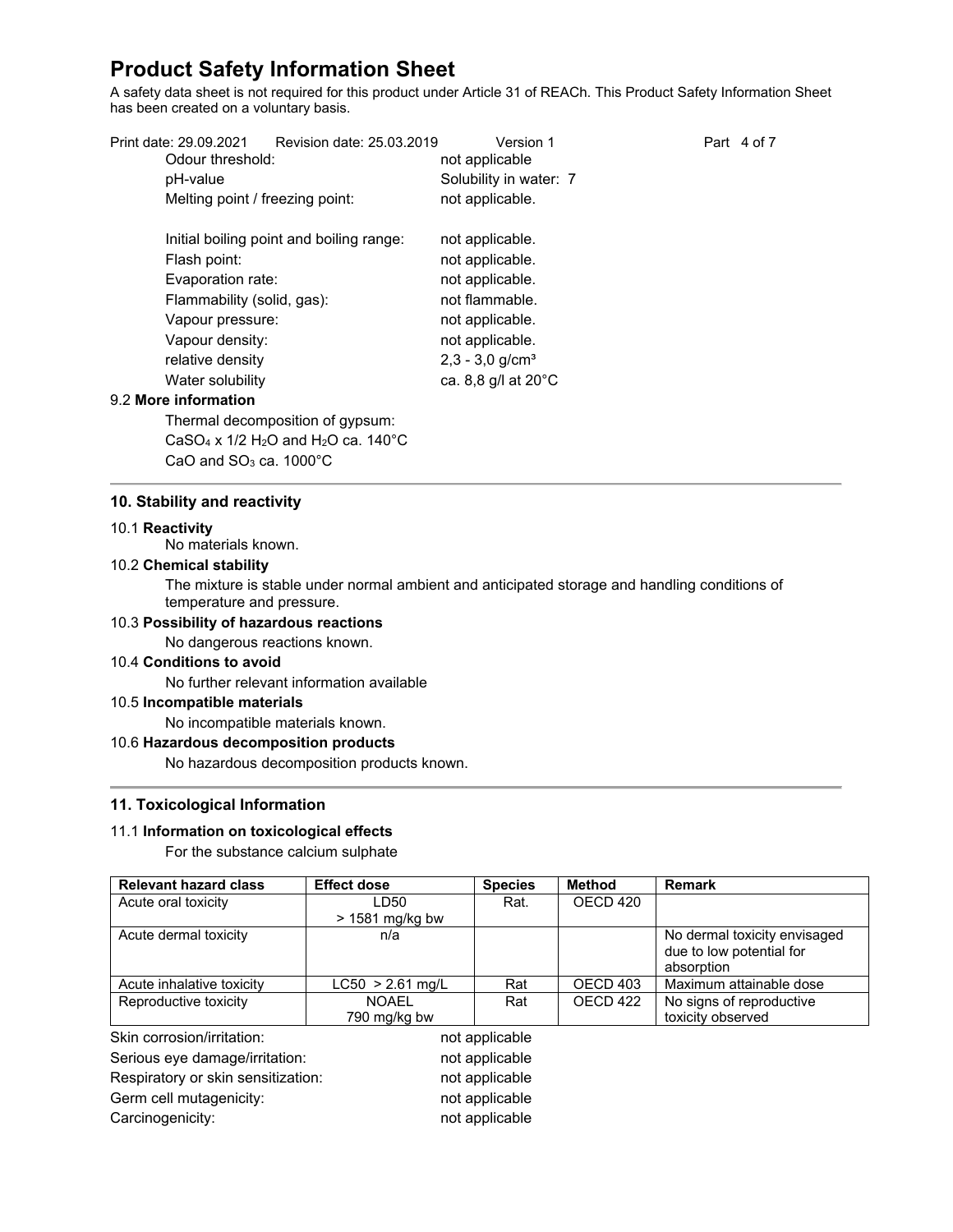A safety data sheet is not required for this product under Article 31 of REACh. This Product Safety Information Sheet has been created on a voluntary basis.

| Print date: 29.09.2021     | Revision date: 25.03.2019 | Version 1      | Part 5 of 7 |
|----------------------------|---------------------------|----------------|-------------|
| STOT for single exposure:  |                           | not applicable |             |
| STOT on repeated exposure: |                           | not applicable |             |
| Aspiration hazard:         |                           | not applicable |             |

# **Information on the likely routes of exposure** Inhalation of dust. **Symptoms related to the physical, chemical and toxicological properties** No specific symptoms or effects known.

# **Interactions**

None known.

# **12. Ecological Information**

# 12.1 **Toxicity**

For the substance calcium sulphate

| <b>Aquatic Toxicity</b>                                              | <b>Effect</b><br>dose        | <b>Exposure</b><br>period | <b>Species</b>               | Method      | <b>Assessment</b>                           | <b>Remark</b> |
|----------------------------------------------------------------------|------------------------------|---------------------------|------------------------------|-------------|---------------------------------------------|---------------|
| Acute fish toxicity                                                  | <b>LC50</b><br>$>79$ mg/L    | 96 h                      | Japanese rice<br>fish        | OECD<br>203 | Harmless to the<br>tested<br>concentration. | LIMIT-Test    |
| Acute daphnia<br>toxicity                                            | EC <sub>50</sub><br>>79 mg/L | 48 h                      | Daphnia magna                | OECD<br>202 | Harmless to the<br>tested<br>concentration  | LIMIT-Test    |
| Acute alga toxicity                                                  | E50<br>$> 79$ mg/L           | 72 h                      | Selenastrum<br>capricornutum | OECD<br>201 | Harmless to the<br>tested<br>concentration  | LIMIT-Test    |
| Toxicity opposite to<br>sewage treatment<br>plants<br>microorganisms | EC 50<br>>790 mg/L           | 3 <sub>h</sub>            | <b>Belebtschlamm</b>         | OECD<br>209 | Harmless for<br>microorganismen             |               |

No toxicities observed after neutralization.

The substance can hydrolyze to calcium and sulfate ions.

The listed effects can partly be attributed to decomposition products.

The environmental data were measured on the hydrolyzed product.

# 12.2 **Persistence and degradability**

# **Abiotic degradation, physical and photochemical degradation**

The product rapidly hydrolyzes calcium and sulfate ions in the presence of water.

The individual components are difficult to eliminate from the water.

# 12.3 **Bioaccumulative potential**

No indication of bioaccumulation potential.

# 12.4 **Mobility in soil**

Water-soluble solid calcium sulfate.

Calcium sulfate is a natural component in soils.

In case of penetration into the ground the product is mobile and can contaminate the ground water.

# 12.5 **Results of PBT and vPvB assessment**

The product does not meet the criteria for classification as PBT or vPvB.

# 12.6 **Other adverse effects**

No further relevant information available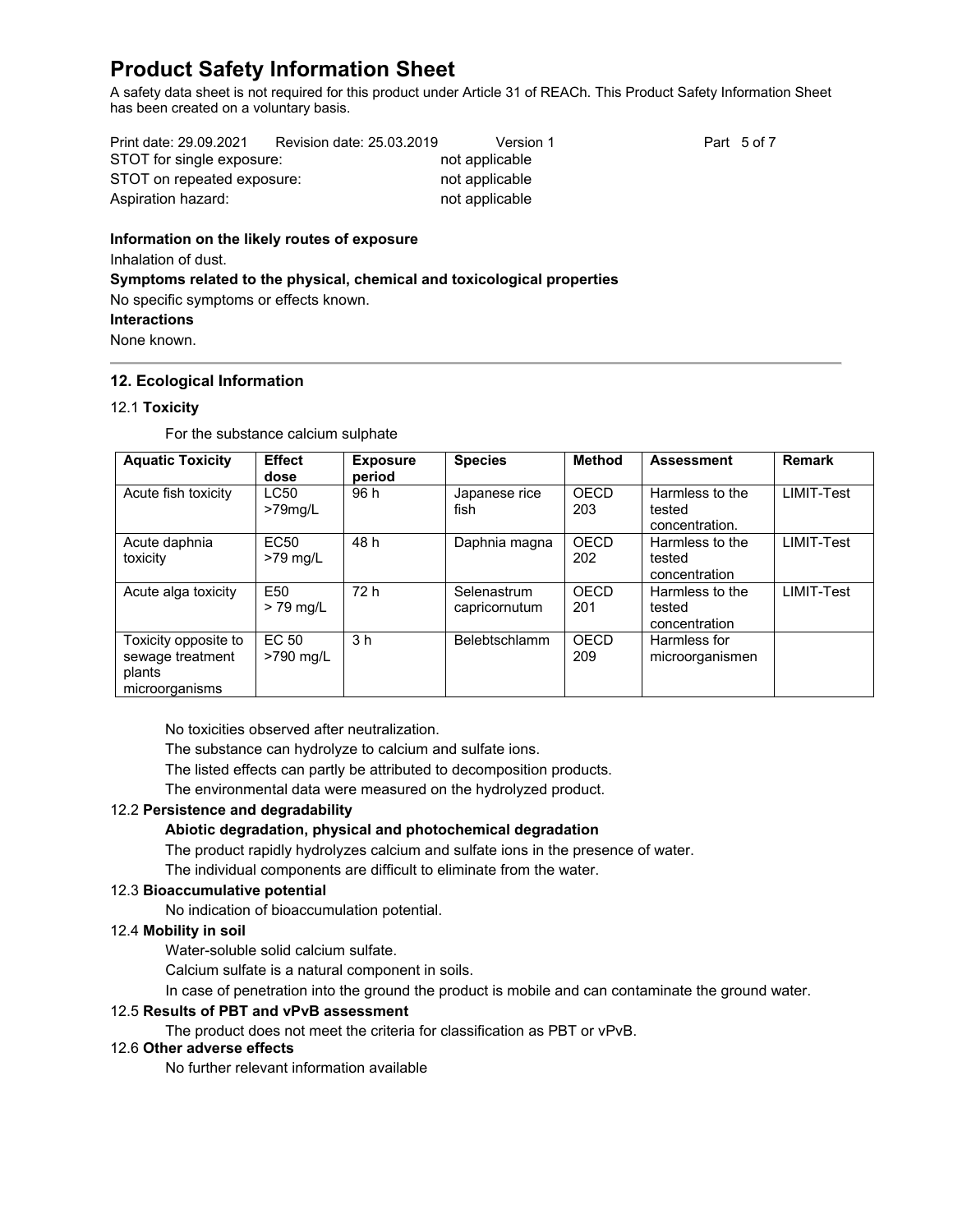A safety data sheet is not required for this product under Article 31 of REACh. This Product Safety Information Sheet has been created on a voluntary basis.

Print date: 29.09.2021 Revision date: 25.03.2019 Version 1 Part 6 of 7

# **13. DISPOSAL CONSIDERATIONS**

### 13.1 **Product:**

### **EAK/AVV waste code:**

17 08 02 Building material made of gypsum, with the exception of those falling under 17 08 01

- 17 09 04 Mixed construction and demolition waste with the exception of those falling under 17 09 01,
- 17 09 02 and 17 09 03

### 13.2 **Packaging:**

Non-contaminated, completely emptied packages may be recycled.

### **14. Transport information**

No dangerous good in the sense of these transport regulations.

| 14.1 UN number:                    | None.                                                                                          |
|------------------------------------|------------------------------------------------------------------------------------------------|
| 14.2 UN proper shipping name:      | Not applicable.                                                                                |
| 14.3 Transport hazard class:       | Not applicable.                                                                                |
| 14.4 Packing group:                | Not applicable.                                                                                |
| 14.5 Environmental hazards:        | None.                                                                                          |
| 14.6 Special precautions for user: | None.                                                                                          |
|                                    | 14.7 Transport in bulk according to Annex II of MARPOL 73/78 and the IBC Code: Not applicable. |

# **15. Regulatory information**

# 15.1 **Safety, health and environmental regulations/legislation specific for the substance or mixture**

Guidline 2012/18/EU **National legislation:** Germany Water hazard class (WGK): slightly hazardous to water (WGK 1)

# **Chemical Safety Assessment:**

The chemical safety assessments on the substances calcium sulfate has been considered for this data sheet.

# **16. Other Information**

A safety data sheet is not required for this product under Article 31 of REACh. This Product Safety Information Sheet has been created on a voluntary basis.

### **Abbreviations and acronyms**

GHS/CLP: Globally Harmonized System of Classification and Labelling of Chemicals EINECS: European Inventory of Existing Commercial Chemical Substances CAS: Chemical Abstracts Service (division of the American Chemical Society)

VG-ORTH GmbH & Co. KG Holeburgweg 24 D-37627 Stadtoldendorf

Tel: +49 5532 505-0 Fax +49 5532 505-550

# **Further information**